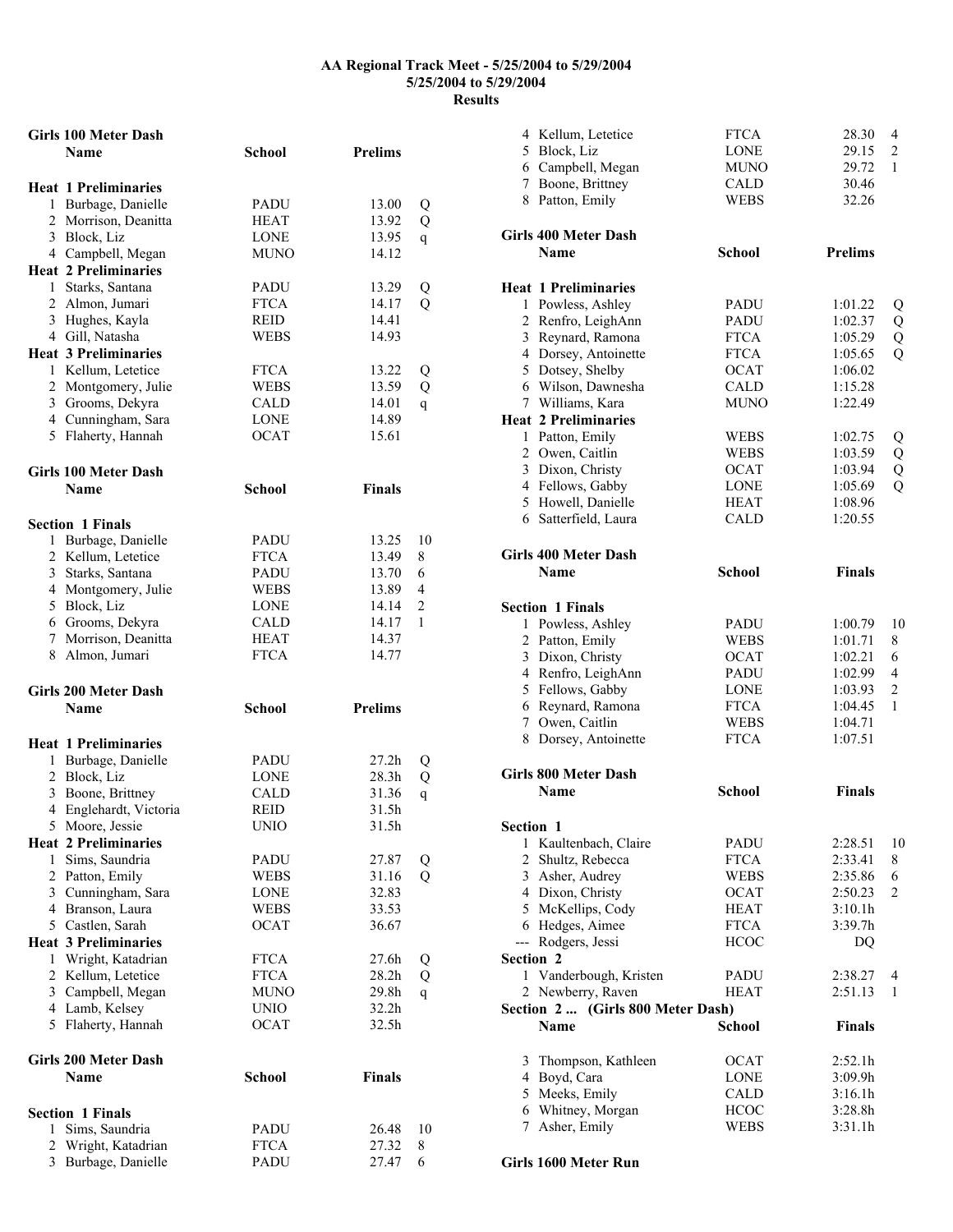|                  | Name                                        | School                     | <b>Finals</b>  |                |
|------------------|---------------------------------------------|----------------------------|----------------|----------------|
| <b>Section 1</b> |                                             |                            |                |                |
| 1                | Meeks, Miranda                              | CALD                       | 5:37.0h        | 10             |
|                  | 2 Shultz, Rebecca                           | <b>FTCA</b>                | 5:44.75        | 8              |
|                  | 3 Crouse, Rachel                            | WEBS                       | 5:53.64        | 6              |
|                  | 4 Asher, Audrey                             | WEBS                       | 5:59.73        | 4              |
|                  | 5 Gaston, Shannon                           | MUNO                       | 6:07.84        | $\overline{2}$ |
|                  | 6 Beesecker, Drew                           | PADU                       | 6:09.03        | 1              |
|                  | 7 Huff, Amanda                              | <b>UNIO</b>                | 6:17.02        |                |
|                  | 8 Thompson, Kathleen                        | <b>OCAT</b>                | 6:20.17        |                |
|                  | --- Walsh, Jill                             | HEAT                       | NT             |                |
|                  | --- Whitney, Morgan                         | <b>HCOC</b>                | NT             |                |
|                  | --- Meeks, Emily                            | CALD                       | NΤ             |                |
|                  | --- Wilson, Carrisa                         | PADU                       | NT             |                |
|                  | --- Thompson, Megan                         | <b>OCAT</b>                | NT             |                |
|                  | --- Brownell, Alicia                        | <b>FTCA</b>                | NT             |                |
|                  | --- Johnstone, Chlodys                      | LONE                       | NT             |                |
|                  | --- Panarelli, Ann-Marie                    | HCOC                       | NΤ             |                |
|                  | --- Helmick, Chrissy                        | <b>FTCA</b>                | NT             |                |
|                  | Girls 3200 Meter Run                        |                            |                |                |
|                  | <b>Name</b>                                 | <b>School</b>              | <b>Finals</b>  |                |
| Section 1        |                                             |                            |                |                |
| 1                | Meeks, Miranda                              | CALD                       | 12:31.34       | 10             |
|                  | 2 Crouse, Rachel                            | WEBS                       | 13:05.16       | 8              |
|                  | 3 Jarboe, Sarah                             | <b>OCAT</b>                | 13:12.11       | 6              |
|                  | 4 Kenoe, Katie                              | <b>FTCA</b>                | 13:18.47       | 4              |
|                  | 5 Capabianco, Cherelle                      | <b>FTCA</b>                | 13:28.96       | 2              |
|                  | 6 Huff, Amanda                              | UNIO                       | 13:36.81       | 1              |
|                  | 7 Gaston, Shannon                           | MUNO                       | 14:46.7h       |                |
|                  | 8 Beesecker, Drew                           | PADU                       | 15:06.4h       |                |
|                  | 9 Hosford, Bethany                          | PADU                       | 15:41.9h       |                |
|                  | 10 Panarelli, Ann-Marie                     | <b>HCOC</b>                | 16:03.7h       |                |
|                  | --- Omer, Lauren                            | UNIO                       | NT             |                |
|                  | --- Johnstone, Chlodys<br>--- Asher, Audrey | LONE<br>WEBS               | NΤ<br>NT       |                |
|                  | <b>Girls 100 Meter Hurdles</b>              |                            |                |                |
|                  | Name                                        | School                     | <b>Prelims</b> |                |
|                  |                                             |                            |                |                |
|                  | <b>Heat 1 Preliminaries</b>                 |                            |                |                |
|                  | 1 Akojie, Ehi                               | PADU                       | 17.10          | Q              |
|                  | 2 Pritchett, Katlin                         | <b>WEBS</b>                | 17.66          | Q              |
|                  | 3 McGuire, Brianna                          | FTCA                       | 18.55          | Q              |
|                  | 4 Cooper, Betsy                             | HEAT                       | 19.80          | Q              |
|                  | 5 Maddux, Erica                             | <b>LONE</b>                | 21.49          |                |
|                  | <b>Heat 2 Preliminaries</b>                 |                            |                |                |
|                  | 1 Wright, Katadrian                         | <b>FTCA</b>                | 16.28          | Q              |
|                  | 2 Dixon, Casey                              | <b>OCAT</b>                | 17.64          | Q<br>Q<br>Q    |
|                  | 3 Dooper, Jennifer                          | <b>OCAT</b>                | 18.13          |                |
|                  | 4 Sims, Jasmine                             | PADU                       | 19.21          |                |
|                  | 5 Lee, Hye Won<br>6 Fellows, Haleigh        | <b>MUSO</b><br><b>LONE</b> | 20.13<br>20.30 |                |
|                  | <b>Girls 100 Meter Hurdles</b>              |                            |                |                |
|                  | Name                                        | <b>School</b>              | <b>Finals</b>  |                |
|                  | <b>Section 1 Finals</b>                     |                            |                |                |
| 1                | Akojie, Ehi                                 | PADU                       | 15.9h          | 10             |
| 2                | Wright, Katadrian                           | <b>FTCA</b>                | 16.3h          | 8              |
|                  |                                             |                            |                |                |

|           | 3 Pritchett, Katlin                        | <b>WEBS</b>            | 17.1 <sub>h</sub> | 6              |
|-----------|--------------------------------------------|------------------------|-------------------|----------------|
|           | 4 Dixon, Casey                             | OCAT                   | 17.5h             | 4              |
|           | 5 Dooper, Jennifer                         | <b>OCAT</b>            |                   | $\overline{2}$ |
|           |                                            |                        | 18.0h             |                |
|           | 6 McGuire, Brianna                         | <b>FTCA</b>            | 18.1h             | 1              |
|           | 7 Sims, Jasmine                            | PADU                   | 18.6h             |                |
|           | 8 Cooper, Betsy                            | <b>HEAT</b>            | 19.0 <sub>h</sub> |                |
|           | <b>Girls 300 Meter Hurdles</b>             |                        |                   |                |
|           | <b>Name</b>                                | School                 | <b>Prelims</b>    |                |
|           | <b>Heat 1 Preliminaries</b>                |                        |                   |                |
|           | 1 Akojie, Ehi                              | <b>PADU</b>            | 48.41             |                |
|           | 2 Dixon, Casey                             | <b>OCAT</b>            | 50.90             | Q<br>Q         |
|           | 3 McGuire, Brianna                         | <b>FTCA</b>            | 53.37             |                |
|           | 4 Fellows, Haleigh                         | <b>LONE</b>            | 59.42             | Q<br>Q         |
|           | 5 Nguyen, Mia                              | <b>LONE</b>            | 1:16.16           |                |
|           |                                            |                        |                   |                |
|           | <b>Heat 2 Preliminaries</b>                |                        |                   |                |
|           | 1 Overstreet, Chelsea                      | <b>PADU</b>            | 50.16             | Q              |
|           | 2 Pritchett, Katlin                        | <b>WEBS</b>            | 51.49             | Q              |
|           | 3 Dooper, Jennifer                         | <b>OCAT</b>            | 54.28             | Q              |
|           | 4 Dorsey, Antoinette                       | <b>FTCA</b>            | 56.60             | Q              |
|           | 5 Lee, Hye Won                             | <b>MUSO</b>            | 58.63             |                |
|           | <b>Girls 300 Meter Hurdles</b>             |                        |                   |                |
|           | <b>Name</b>                                | <b>School</b>          | <b>Finals</b>     |                |
|           | <b>Section 1 Finals</b>                    |                        |                   |                |
|           | 1 Akojie, Ehi                              | PADU                   | 47.69             | 10             |
|           | 2 Overstreet, Chelsea                      | PADU                   | 49.41             | 8              |
|           | 3 Dooper, Jennifer                         | <b>OCAT</b>            | 51.75             | 6              |
|           | 4 Dixon, Casey                             | <b>OCAT</b>            | 52.81             | 4              |
|           | 5 Pritchett, Katlin                        | WEBS                   | 53.16             | 2              |
|           | 6 McGuire, Brianna                         | <b>FTCA</b>            | 54.30             | 1              |
|           | 7 Dorsey, Antoinette                       | <b>FTCA</b>            | 55.62             |                |
|           | 8 Fellows, Haleigh                         | <b>LONE</b>            | 57.75             |                |
|           | Girls 4x100 Meter Relay                    |                        |                   |                |
|           | Team                                       | Relay                  | <b>Finals</b>     |                |
|           |                                            |                        |                   |                |
| Section 1 |                                            |                        |                   |                |
| 1         | Paducah Tilghman                           | A                      | 49.10             | 10             |
|           | 1) Starks, Santana                         | 2) Overstreet, Chelsea |                   |                |
|           | 3) Powless, Ashley                         | 4) Akojie, Ehi         |                   |                |
|           | 5) Burbage, Danielle                       | 6) Sims, Saundria      |                   |                |
|           | 2 Fort Campbell                            | A                      | 52.03             | 8              |
|           | 1) Wright, Katadrian                       | 2) Kellum, Letetice    |                   |                |
|           | 3) York, Kiah                              | 4) Woodhams, Kathleen  |                   |                |
|           | Section 1<br>(Girls 4x100 Meter Relay)     |                        |                   |                |
|           | Team                                       | Relay                  | <b>Finals</b>     |                |
|           | 3 Webster County                           | A                      | 52.78             | 6              |
|           | 1) Pritchett, Katlin                       | 2) Owen, Caitlin       |                   |                |
|           | 3) Griffin, Brandi                         | 4) Montgomery, Julie   |                   |                |
|           | 5) Gill, Natasha                           | 6) Patton, Emily       |                   |                |
| 4         |                                            |                        | 54.49             | 4              |
|           | Heath                                      | A                      |                   |                |
|           | 1) Cooper, Betsy                           | 2) Oakley, Emily       |                   |                |
|           | 3) Crittendon, Leann                       | 4) Morrison, Deanitta  |                   |                |
|           | 5) Howell, Danielle                        |                        |                   |                |
|           | 5 Caldwell County                          | A                      | 54.54             | 2              |
|           |                                            | 2) Grooms, Dekyra      |                   |                |
|           | 1) Rozwalka, Tiffany<br>3) Boone, Brittney | 4) Boyd, Keisha        |                   |                |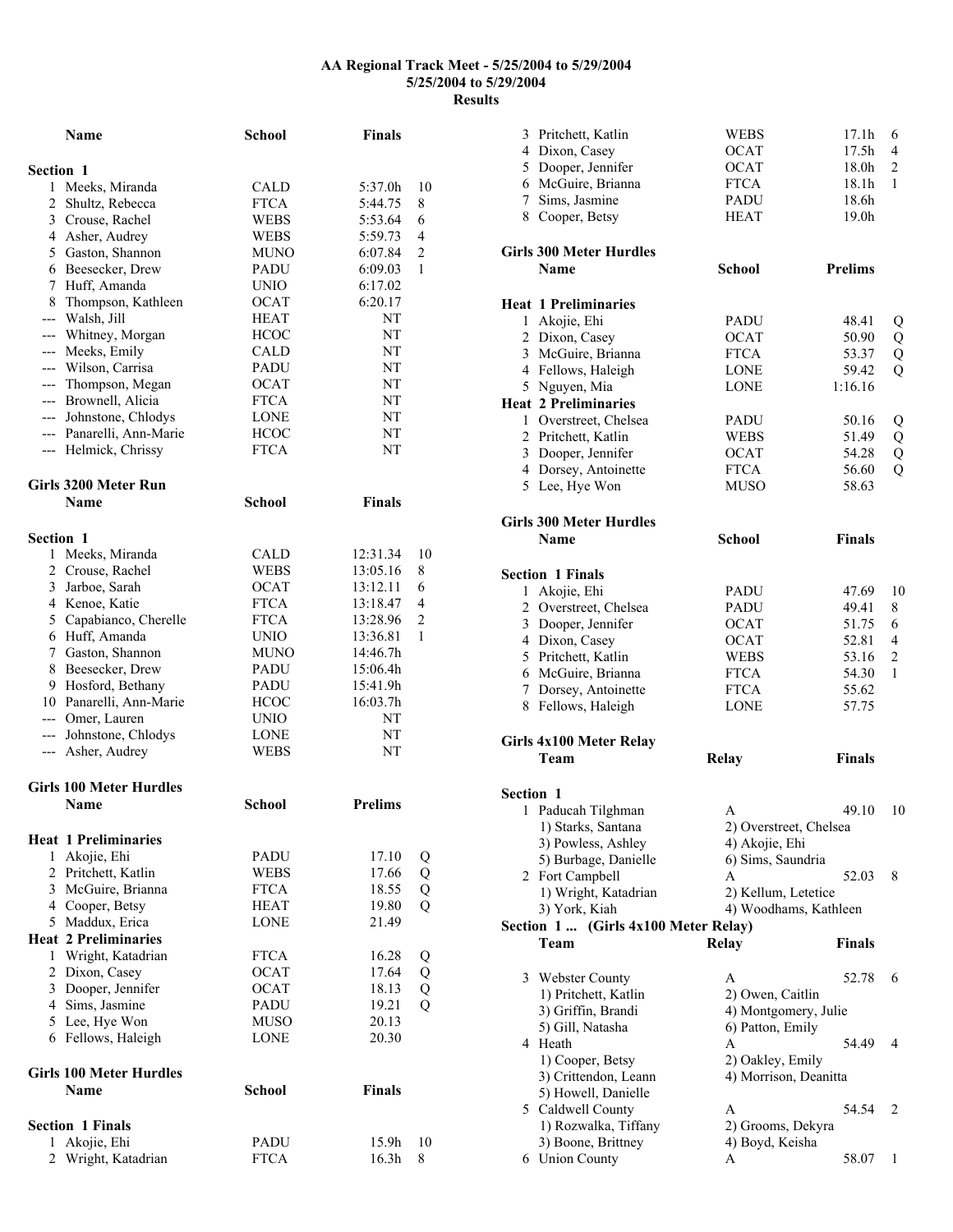1) Davis, Brittany 2) Lamb, Kelsey 3) Moore, Jessie 4) O'Nan, Kailin 5) Word, Ashley

**Team Relay Finals** 

# **Girls 4x200 Meter Relay**

## **Section 1**

1 Paducah Tilghman A 1:47.60 10 1) Sims, Saundria 2) Overstreet, Chelsea 3) Hill, Ebony 4) Robinson, Ashley 5) Newell, Whitney 6) Hutson, Caroline 2 Fort Campbell A 1:51.04 8 1) Wright, Katadrian 2) York, Kiah 3) Woodhams, Kathleen 4) Kellum, Letetice 5) Reynard, Ramona 3 Heath A 1:54.06 6<br>1) Cooper, Betsy 2) Vied, Erin 1) Cooper, Betsy 2) Vied, Erin<br>3) Morrison, Deanitta 4) Oakley, Emily 3) Morrison, Deanitta 5) Crittendon, Leann 4 Caldwell County A 2:01.90 4 1) Boone, Brittney 2) Grooms, Dekyra 3) Boyd, Keisha 4) Faulkner, Stacey 5 Union County A 2:04.32 2 1) Davis, Brittany 2) Lamb, Kelsey 3) Moore, Jessie 4) O'Nan, Kailin 5) Word, Ashley 6 Webster County A 2:11.84 1 1) Branson, Laura 2) Turner, Amanda 3) Woolfolk, Amber 4) Asher, Emily<br>5) Gill, Natasha 6) Williams, An 7 Lone Oak A<br>1) Block, Liz. 2) 3) Shumpert, Natalie 4) Parker, Sarah 5) Cunningham, Sara 6) Burgard, Heather

# **Girls 4x400 Meter Relay Team Relay Finals**

| <b>Section 1</b> |                        |                       |         |    |
|------------------|------------------------|-----------------------|---------|----|
| 1                | Paducah Tilghman       | A                     | 4:15.38 | 10 |
|                  | 1) Akojie, Ehi         | 2) Renfro, LeighAnn   |         |    |
|                  | 3) Kaultenbach, Claire | 4) Powless, Ashley    |         |    |
|                  | 5) Prather, Pilar      | 6) Sims, Saundria     |         |    |
|                  | 2 Webster County       | A                     | 4:22.06 | 8  |
|                  | 1) Owen, Caitlin       | 2) Pritchett, Katlin  |         |    |
|                  | 3) Montgomery, Julie   | 4) Patton, Emily      |         |    |
|                  | 5) Crouse, Rachel      | 6) Gill, Natasha      |         |    |
|                  | 3 Fort Campbell        | A                     | 4:24.28 | 6  |
|                  | 1) Shultz, Rebecca     | 2) York, Kiah         |         |    |
|                  | 3) Woodhams, Kathleen  | 4) Reynard, Ramona    |         |    |
|                  | 5) Dorsey, Antoinette  |                       |         |    |
| 4                | Heath                  | A                     | 4:35.00 | 4  |
|                  | 1) Pugh, Caitlin       | 2) Vied, Erin         |         |    |
|                  | 3) Cash, Alex          | 4) Howell, Danielle   |         |    |
|                  | 5) Newberry, Raven     |                       |         |    |
|                  | 5 Owensboro Catholic   | A                     | 4:37.56 | 2  |
|                  | 1) Dixon, Casey        | 2) Dixon, Christy     |         |    |
|                  | 3) Dotsey, Shelby      | 4) Thompson, Kathleen |         |    |
|                  | 5) Rasp, Erin          | 6) Jarboe, Sarah      |         |    |
|                  | 6 Caldwell County      | A                     | 5:03.05 | 1  |
|                  | 1) McCormick, Tiffany  | 2) Faulkner, Stacey   |         |    |
|                  | 3) Wilson, Dawnesha    | 4) Satterfield, Laura |         |    |

6) Williams, Angel<br>A $2:12.4h$ 

2) Fellows, Gabby

| Section                         |                     |                     |
|---------------------------------|---------------------|---------------------|
| Girls 4x800 Meter Relay<br>Team | Relay               | <b>Finals</b>       |
| 5) Maddux, Erica                | 6) Nguyen, Mia      |                     |
| 3) Murphy, Emily                | 4) Fellows, Haleigh |                     |
| 1) Boyd, Cara                   | 2) Fellows, Gabby   |                     |
| 7 Lone Oak                      | А                   | 5:11.0 <sub>h</sub> |
| 5) Bowles, Hailey               |                     |                     |

| 1      | Webster County                       | A                       | 10:21.25       | 10     |
|--------|--------------------------------------|-------------------------|----------------|--------|
|        | 1) Crouse, Rachel                    | 2) Asher, Audrey        |                |        |
|        | 3) Patton, Emily                     | 4) Owen, Caitlin        |                |        |
|        | 5) Asher, Emily                      | 6) Branson, Laura       |                |        |
|        | 2 Paducah Tilghman                   | A                       | 10:30.00       | 8      |
|        | 1) Renfro, LeighAnn                  | 2) Kaultenbach, Claire  |                |        |
|        | 3) McElroy, Kristen                  | 4) Harris, Caroline     |                |        |
|        | 5) Prather, Pilar                    | 6) Vanderbough, Kristen |                |        |
|        | 3 Fort Campbell                      | A                       | 10:46.92       | 6      |
|        | 1) Shultz, Rebecca                   | 2) Brownell, Alicia     |                |        |
|        | 3) Hodges, Maddie                    | 4) Helmick, Chrissy     |                |        |
|        | 5) Capabianco, Cherelle              |                         |                |        |
|        | 4 Owensboro Catholic                 | A                       | 10:59.69       | 4      |
|        | 1) Jarboe, Sarah                     |                         |                |        |
|        |                                      | 2) Thompson, Megan      |                |        |
|        | 3) Thompson, Kathleen                | 4) Dixon, Christy       |                |        |
|        | 5) Hulsey, Cate                      | 6) Dixon, Casey         |                |        |
|        | 5 Heath                              | A                       | 12:03.13       | 2      |
|        | 1) Walsh, Jill                       | 2) Cash, Alex           |                |        |
|        | 3) Newberry, Raven                   | 4) Holliman, Danielle   |                |        |
|        | 6 HCOC                               | A                       | 12:06.89       | 1      |
|        | 1) Earl, Heather                     | 2) Whitney, Morgan      |                |        |
|        | 3) Rodgers, Jessi                    | 4) Panarelli, Ann-Marie |                |        |
|        | 5) Beavers, Katey                    |                         |                |        |
|        | 7 Caldwell County                    | A                       | 12:19.30       |        |
|        | 1) McCormick, Tiffany                | 2) Faulkner, Stacey     |                |        |
|        | 3) Wilson, Dawnesha                  | 4) Satterfield, Laura   |                |        |
|        |                                      |                         |                |        |
|        | Section 1  (Girls 4x800 Meter Relay) |                         |                |        |
|        | Team                                 | Relay                   | <b>Finals</b>  |        |
|        |                                      |                         |                |        |
| 8      | Lone Oak                             | A                       | 13:30.56       |        |
|        |                                      |                         |                |        |
|        | 1) Boyd, Cara                        | 2) Fellows, Olivia      |                |        |
|        | 3) Mitchell, Shadea                  | 4) Murphy, Emily        |                |        |
|        | 5) Moore, Becky                      | 6) Johnstone, Chlodys   |                |        |
|        |                                      |                         |                |        |
|        | <b>Boys 100 Meter Dash</b>           |                         |                |        |
|        | Name                                 | <b>School</b>           | <b>Prelims</b> |        |
|        |                                      |                         |                |        |
|        | <b>Heat 1 Preliminaries</b>          |                         |                |        |
|        | 1 Sains, Carl                        | <b>PADU</b>             | 10.99          | Q      |
|        | 2 Pettus, Tristan                    | <b>HCOC</b>             | 11.59          | Q      |
|        | 3 Bell, JJ                           | HCOC                    | 11.67          | Q      |
| 4      | Shidal, Jeff                         | HEAT                    | 11.75          | Q      |
| 5      | Bumpus, Jesse                        | WEBS                    | 11.85          |        |
| 6      | Winslow, Brad                        | <b>MUNO</b>             | 12.40          |        |
|        | 7 Winters, Justin                    | <b>MUSO</b>             | 12.89          |        |
|        | <b>Heat 2 Preliminaries</b>          |                         |                |        |
| 1      | Brandon, Austin                      | <b>HEAT</b>             | 11.03          | Q      |
| 2      | Scott, Todd                          | <b>FTCA</b>             | 11.42          |        |
| 3      | Hawkins, Keith                       | PADU                    | 11.69          | Q<br>Q |
| 4      | Simmons, Willis                      | <b>FTCA</b>             | 11.87          | Q      |
| 5<br>6 | Hofer, TJ<br>Rader, Steven           | REID<br><b>MUNO</b>     | 13.19<br>14.07 |        |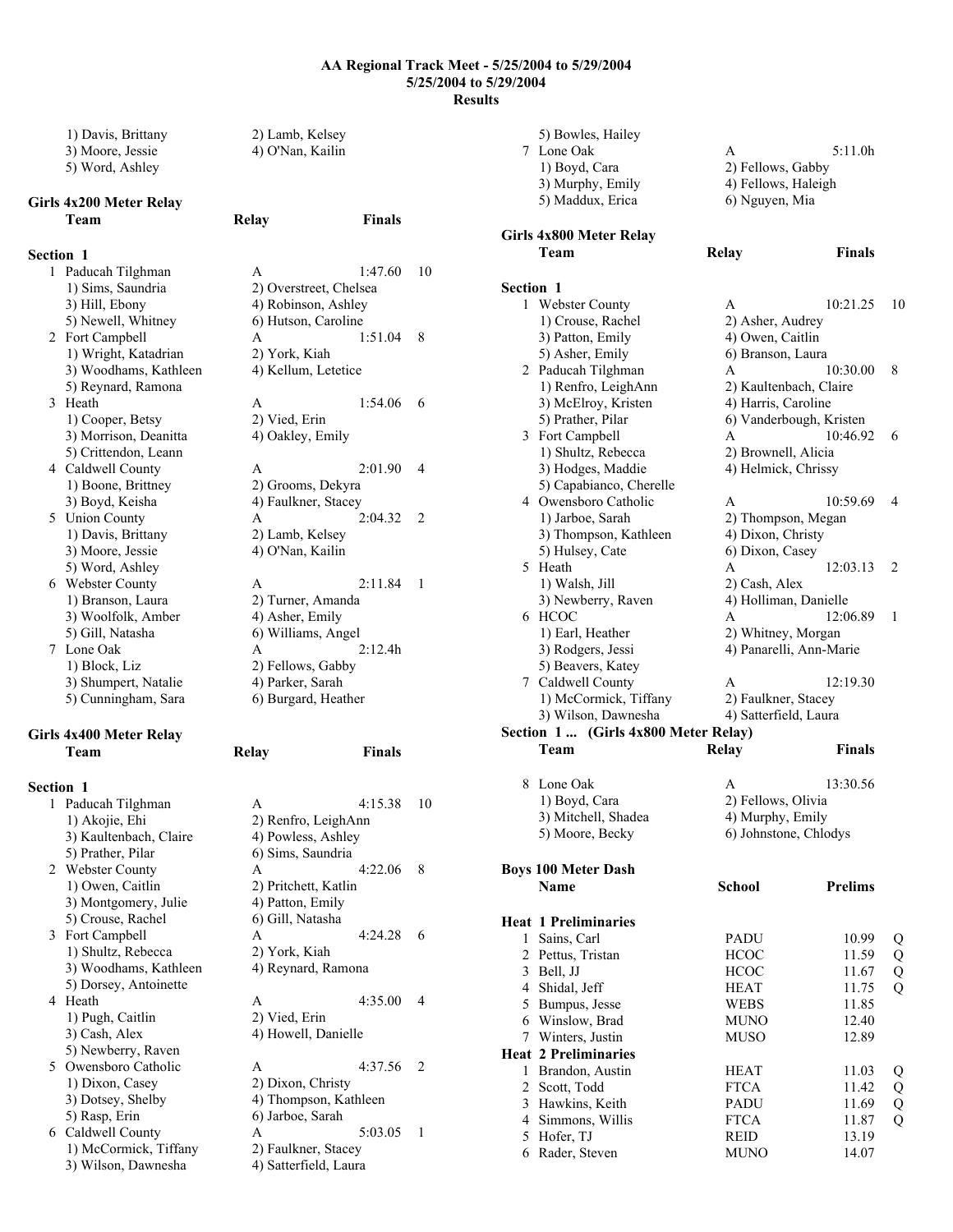| <b>Boys 100 Meter Dash</b>  |               |                         |  |
|-----------------------------|---------------|-------------------------|--|
| <b>Name</b>                 | School        | <b>Finals</b>           |  |
|                             |               |                         |  |
| <b>Section 1 Finals</b>     |               |                         |  |
| 1 Brandon, Austin           | HEAT          | 11.13<br>10             |  |
| 2 Sains, Carl               | PADU          | 11.18<br>8              |  |
| 3 Simmons, Willis           | <b>FTCA</b>   | 11.52<br>6              |  |
| 4 Hawkins, Keith            | PADU          | 11.72<br>4              |  |
| 5 Bell, JJ                  | <b>HCOC</b>   | 11.78<br>2              |  |
| 6 Shidal, Jeff              | <b>HEAT</b>   | 11.82<br>1              |  |
| 7 Scott, Todd               | <b>FTCA</b>   | 11.87                   |  |
|                             | <b>HCOC</b>   | 11.93                   |  |
| 8 Pettus, Tristan           |               |                         |  |
|                             |               |                         |  |
| <b>Boys 200 Meter Dash</b>  |               |                         |  |
| <b>Name</b>                 | School        | <b>Prelims</b>          |  |
|                             |               |                         |  |
| <b>Heat 1 Preliminaries</b> |               |                         |  |
| 1 Sains, Carl               | PADU          | 22.48<br>Q              |  |
| 2 Smith, Mike               | <b>FTCA</b>   | Q<br>23.92              |  |
| 3 Anglin, Shea              | WEBS          | 25.65                   |  |
| 4 Winslow, Brad             | MUNO          | 26.65                   |  |
| 5 Winters, Justin           | MUSO          | 26.92                   |  |
| <b>Heat 2 Preliminaries</b> |               |                         |  |
| 1 Hawkins, Kenny            | <b>PADU</b>   | 24.12<br>Q              |  |
| 2 Drake, Jeremy             | <b>HCOC</b>   | $\overline{Q}$<br>24.84 |  |
| 3 Walker, Jeremy            | CALD          | 25.31                   |  |
| 4 Newill, Josh              | WEBS          | 25.54                   |  |
| 5 Shelton, Steven           | MUSO          | 27.68                   |  |
| 6 Rader, Steven             | <b>MUNO</b>   | 29.13                   |  |
| <b>Heat 3 Preliminaries</b> |               |                         |  |
| 1 Simmons, Willis           | <b>FTCA</b>   | 23.39                   |  |
| 2 Sullivan, Terrance        | <b>HCOC</b>   | Q                       |  |
|                             |               | Q<br>24.39              |  |
| 3 Donohoo, Corey            | HEAT          | 24.64<br>$\mathbf q$    |  |
| 4 Barnett, David            | <b>HEAT</b>   | 25.27<br>q              |  |
| 5 Mitchell, Glenn           | REID          | 30.78                   |  |
|                             |               |                         |  |
| <b>Boys 200 Meter Dash</b>  |               |                         |  |
| Name                        | <b>School</b> | <b>Finals</b>           |  |
|                             |               |                         |  |
| <b>Section 1 Finals</b>     |               |                         |  |
| 1 Sains, Carl               | <b>PADU</b>   | 22.40<br>10             |  |
| 2 Simmons, Willis           | <b>FTCA</b>   | 22.88<br>8              |  |
| 3 Hawkins, Kenny            | <b>PADU</b>   | 23.21<br>6              |  |
| 4 Smith, Mike               | <b>FTCA</b>   | 23.58<br>4              |  |
| 5 Sullivan, Terrance        | <b>HCOC</b>   | 24.37<br>$\overline{2}$ |  |
| 6 Drake, Jeremy             | <b>HCOC</b>   | 24.85<br>1              |  |
| 7 Donohoo, Corey            | <b>HEAT</b>   | 25.10                   |  |
| 8 Barnett, David            | HEAT          | 25.18                   |  |
|                             |               |                         |  |
| <b>Boys 400 Meter Dash</b>  |               |                         |  |
| <b>Name</b>                 | School        | <b>Prelims</b>          |  |
|                             |               |                         |  |
|                             |               |                         |  |
| <b>Heat 1 Preliminaries</b> |               |                         |  |
| 1 Barton, Anthony           | PADU          | 52.26<br>Q              |  |
| 2 Knott, Drew               | <b>OCAT</b>   | Q<br>54.63              |  |
| 3 Carter, Bruce             | <b>LONE</b>   | Q<br>56.57              |  |
| 4 Johnson, Keenan           | <b>HCOC</b>   | Q<br>56.58              |  |
| 5 Campbell, Brandon         | HEAT          | 56.77                   |  |
| 6 Harrison, Justin          | MUNO          | 57.45                   |  |
| 7 Jones, Cory               | CALD          | 1:07.16                 |  |
| <b>Heat 2 Preliminaries</b> |               |                         |  |

|              | 1 Lee, Josh                                     | PADU                       | 52.34         | Q              |
|--------------|-------------------------------------------------|----------------------------|---------------|----------------|
|              | 2 Anderson, Marc                                | <b>FTCA</b>                | 55.82         | Q              |
|              | 3 Austin, Rob                                   | <b>MUNO</b>                | 56.87         | Q              |
|              | 4 Coburn, Charles                               | <b>HCOC</b>                | 59.27         | $\overline{Q}$ |
|              | 5 Fentress, Logan                               | REID                       | 1:00.12       |                |
|              | 6 Curtis, Matt                                  | <b>LONE</b>                | 1:00.92       |                |
|              |                                                 |                            |               |                |
|              | <b>Boys 400 Meter Dash</b>                      |                            |               |                |
|              | Name                                            | <b>School</b>              | <b>Finals</b> |                |
|              | <b>Section 1 Finals</b>                         |                            |               |                |
|              | 1 Barton, Anthony                               | PADU                       | 51.09         | 10             |
|              | 2 Lee, Josh                                     | PADU                       | 51.71         | 8              |
|              | 3 Knott, Drew                                   | <b>OCAT</b>                | 53.84         | 6              |
|              | 4 Anderson, Marc                                | <b>FTCA</b>                | 56.47         | 4              |
|              | 5 Austin, Rob                                   | <b>MUNO</b>                | 57.08         | 2              |
|              | 6 Carter, Bruce                                 | LONE                       | 57.41         | 1              |
|              | 7 Johnson, Keenan                               | <b>HCOC</b>                | 57.43         |                |
|              | 8 Coburn, Charles                               | <b>HCOC</b>                | 58.98         |                |
|              |                                                 |                            |               |                |
|              | <b>Boys 800 Meter Dash</b>                      |                            |               |                |
|              | <b>Name</b>                                     | <b>School</b>              | <b>Finals</b> |                |
| Section 1    |                                                 |                            |               |                |
|              | 1 Fountain, Chris                               | PADU                       | 2:00.74       | 10             |
|              | 2 Fortney, Jacob                                | <b>MUNO</b>                | 2:00.97       | 8              |
|              | 3 Mines, Adam                                   | <b>FTCA</b>                | 2:01.11       | 6              |
|              | 4 Akojie, Obehi                                 | PADU                       | 2:01.37       | 4              |
|              | 5 Jarvis, Buddy                                 | <b>MUNO</b>                | 2:12.99       | $\overline{c}$ |
|              | 6 McKinney, Dustin                              | HEAT                       | 2:21.9h       |                |
|              |                                                 |                            |               |                |
|              |                                                 |                            | 2:28.1h       |                |
|              | 7 Dooper, Dirk                                  | <b>OCAT</b>                |               |                |
|              | Section 2  (Boys 800 Meter Dash)<br><b>Name</b> | <b>School</b>              | <b>Finals</b> |                |
|              |                                                 |                            |               |                |
| Section 2    |                                                 |                            |               |                |
|              | 1 Tompkins, Zach                                | <b>HCOC</b>                | 2:15.92       | 1              |
|              | 2 Searcy, Nick                                  | <b>OCAT</b>                | 2:19.8h       |                |
|              | 3 Scott, Brandon                                | <b>WEBS</b>                | 2:23.86       |                |
|              | 4 Denton, Isaac                                 | <b>LONE</b>                | 2:34.9h       |                |
|              | <b>Boys 1600 Meter Run</b>                      |                            |               |                |
|              | Name                                            | School                     | Finals        |                |
|              |                                                 |                            |               |                |
| Section 1    |                                                 |                            |               |                |
| $\mathbf{1}$ | Fortney, Jacob                                  | <b>MUNO</b>                | 4:26.28       | 10             |
|              | 2 Casey, Emon                                   | PADU                       | 4:28.31       | 8              |
|              | 3 Bramia, Andre                                 | PADU                       | 4:45.91       | 6              |
|              | 4 Fentress, Carson                              | <b>REID</b>                | 4:51.44       | 4              |
|              | 5 Graham, Adam                                  | <b>MUNO</b>                | 4:59.75       | $\overline{c}$ |
| 6            | Woodring, Jeff                                  | <b>WEBS</b>                | 5:18.36       | 1              |
| 7            | Higon, Ryan                                     | <b>OCAT</b>                | 5:26.46       |                |
|              | 8 Ecking, Zack                                  | <b>HCOC</b>                | 5:27.98       |                |
|              | --- Penneman, Daniel                            | <b>HCOC</b>                | NT            |                |
|              | --- Rasnake, Javan                              | CALD                       | NT            |                |
| ---          | Stanley, Mykel                                  | <b>WEBS</b>                | NT            |                |
|              | --- Wills, Matt                                 | <b>OCAT</b>                | NT            |                |
|              | --- Krein, Stephen                              | <b>FTCA</b>                | NT            |                |
|              | --- Carter, Bruce                               | <b>LONE</b>                | NT            |                |
|              | --- Butler, Chris<br>--- Leonard, Matt          | <b>UNIO</b><br><b>FTCA</b> | NT<br>NΤ      |                |

**Boys 3200 Meter Run**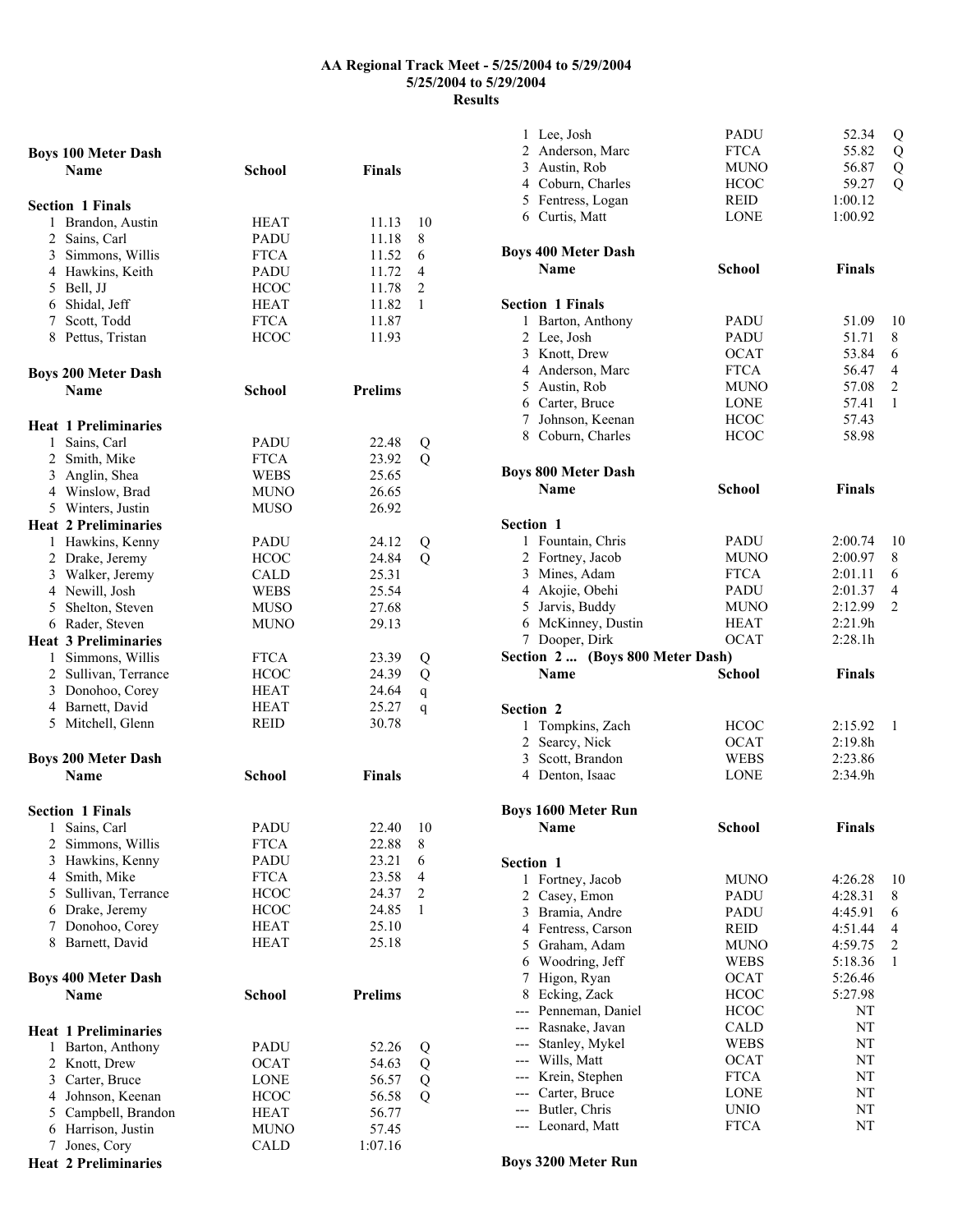|                  | <b>Name</b>                            | <b>School</b>        | <b>Finals</b> |                |
|------------------|----------------------------------------|----------------------|---------------|----------------|
|                  |                                        |                      |               |                |
| Section 1<br>1   | Thompson, John                         | OCAT                 | 10:02.5h      | 10             |
|                  | 2 Wilson, Chase                        | PADU                 | 10:07.65      | 8              |
|                  | 3 Willis, David                        | PADU                 | 10:19.54      | 6              |
|                  | 4 Fortney, Jacob                       | MUNO                 | 10:32.80      | 4              |
|                  | 5 Polio, Joey                          | <b>OCAT</b>          | 10:59.05      | $\overline{c}$ |
|                  | 6 Kirkpartick, John                    | <b>MUNO</b>          | 11:39.02      | 1              |
|                  | 7 Ecking, Zack                         | <b>HCOC</b>          | 12:01.4h      |                |
|                  | 8 Woodring, Jeff                       | WEBS                 | 12:53.7h      |                |
|                  | 9 Leonard, Matt                        | <b>FTCA</b>          | 13:27.1h      |                |
|                  | 10 Krein, Stephen                      | <b>FTCA</b>          | 13:47.6h      |                |
|                  | 11 Rasnake, Javan                      | CALD                 | 14:29.2h      |                |
|                  | 12 Young, Jonathan                     | <b>HCOC</b>          | 14:52.4h      |                |
|                  | --- Fentress, Carson                   | REID                 | NT            |                |
|                  | --- Butler, Chris                      | UNIO                 | NT            |                |
|                  | --- Stanley, Mykel                     | <b>WEBS</b>          | NΤ            |                |
|                  | <b>Boys 110 Meter Hurdles</b>          |                      |               |                |
|                  | <b>Name</b>                            | <b>School</b>        | <b>Finals</b> |                |
| Section 1        |                                        |                      |               |                |
|                  | 1 Carr, Barkley                        | PADU                 | 16.52         | 10             |
|                  | 2 Wright, Aaron                        | <b>FTCA</b>          | 16.59         | 8              |
|                  | 3 Jones, Jefferson                     | <b>PADU</b>          | 18.91         | 6              |
|                  | 4 Shelton, Steven                      | <b>MUSO</b>          | 19.31         | $\overline{4}$ |
|                  | 5 Walker, Jeremy                       | CALD                 | 20.14         | $\overline{c}$ |
|                  | 6 Thibadeaux, Justin                   | <b>FTCA</b>          | 20.67         | 1              |
|                  | 7 Greer, Brandon                       | <b>WEBS</b>          | 20.79         |                |
|                  | <b>Boys 300 Meter Hurdles</b>          |                      |               |                |
|                  | <b>Name</b>                            | <b>School</b>        | <b>Finals</b> |                |
| Section 1        |                                        |                      |               |                |
|                  | 1 Carr, Barkley                        | PADU                 | 41.53         | 10             |
|                  | 2 Wright, Aaron                        | <b>FTCA</b>          | 42.16         | 8              |
|                  | 3 Travis, Tim                          | <b>PADU</b>          | 42.88         | 6              |
|                  | 4 Shelton, Steven                      | <b>MUSO</b>          | 48.42         | 4              |
| 5                | Tuohy, Bobby                           | <b>MUNO</b>          | 50.32         | $\overline{c}$ |
|                  | <b>Boys 4x100 Meter Relay</b>          |                      |               |                |
|                  | Team                                   | <b>Relay</b>         | <b>Finals</b> |                |
| <b>Section 1</b> |                                        |                      |               |                |
|                  |                                        | A                    |               | 10             |
|                  | 1 Paducah Tilghman                     | 2) Sains, Carl       | 42.97         |                |
|                  | 1) Hawkins, Keith<br>3) Hawkins, Kenny | 4) Newell, Brandon   |               |                |
|                  | 5) Alston, Lamar                       | 6) Lee, Josh         |               |                |
|                  | 2 Heath                                | A                    | 45.37         | 8              |
|                  | 1) Austin, Brandon                     | 2) Donohoo, Corey    |               |                |
|                  | 3) Shidal, Jeff                        | 4) Long, Jayce       |               |                |
|                  | 5) Beyer, Hunter                       |                      |               |                |
| 3                | HCOC                                   | A                    | 46.22         | 6              |
|                  | 1) Sullivan, Terrance                  | 2) Drake, Jeremy     |               |                |
|                  | 3) Bell, JJ                            | 4) Pettus, Tristan   |               |                |
|                  | 5) Coburn, Charles                     |                      |               |                |
|                  | 4 Webster County                       | A                    | 49.38         | 4              |
|                  | 1) Bumpus, Jesse                       | 2) Anglin, Shea      |               |                |
|                  | 3) Newill, Josh                        | 4) Scott, Brandon    |               |                |
|                  | 5) Greer, Brandon                      | 6) Courtney, Michael |               |                |
|                  | Fort Campbell                          | A                    | DQ            |                |

|                  | 1) Scott, Todd                           | 2) Winbugh, Yule                       |                    |    |
|------------------|------------------------------------------|----------------------------------------|--------------------|----|
|                  | 3) Smith, Mike                           |                                        | 4) Simmons, Willis |    |
|                  | 5) Finklin, Courtney                     | 6) Thibadeaux, Justin                  |                    |    |
|                  | <b>Boys 4x200 Meter Relay</b>            |                                        |                    |    |
|                  | Team                                     | Relay                                  | <b>Finals</b>      |    |
| <b>Section 1</b> |                                          |                                        |                    |    |
|                  | 1 Paducah Tilghman                       | A                                      | 1:30.19            | 10 |
|                  | 1) Hawkins, Keith                        | 2) Alston, Lamar                       |                    |    |
|                  |                                          | 4) Sains, Carl                         |                    |    |
|                  | 3) Hawkins, Kenny                        |                                        |                    |    |
|                  | 5) Lee, Josh                             | 6) Newell, Brandon                     | 1:31.39            | 8  |
|                  | 2 Fort Campbell                          | A                                      |                    |    |
|                  | 1) Scott, Todd                           | 2) Anderson, Marc                      |                    |    |
|                  | 3) Smith, Mike                           | 4) Simmons, Willis<br>6) Wright, Aaron |                    |    |
|                  | 5) Thomas, Jarone<br>3 HCOC              | A                                      | 1:34.81            | 6  |
|                  |                                          |                                        |                    |    |
|                  | 1) Sullivan, Terrance                    | 2) Drake, Jeremy                       |                    |    |
|                  | 3) Bell, JJ                              | 4) Pettus, Tristan                     |                    |    |
|                  | 5) Coburn, Charles                       |                                        |                    |    |
|                  | 4 Heath                                  | A                                      | 1:38.20            | 4  |
|                  | 1) Campbell, Brandon                     | 2) Barnett, David                      |                    |    |
|                  | 3) Donohoo, Corey                        | 4) Majors, Devon                       |                    |    |
|                  | 5) McKinney, Dustin                      | 6) Beyer, Hunter                       |                    |    |
|                  | Section 1  (Boys 4x200 Meter Relay)      |                                        |                    |    |
|                  | Team                                     | Relay                                  | <b>Finals</b>      |    |
|                  | 5 Muhlenberg North                       | A                                      | 2:01.54            | 2  |
|                  | 1) Bullock, Dustin                       | 2) Igleheart, Chasen                   |                    |    |
|                  | 3) McRoy, Clay                           | 4) Morris, Matt                        |                    |    |
|                  | 5) Kirkpartick, John                     |                                        |                    |    |
|                  |                                          |                                        |                    |    |
|                  |                                          |                                        |                    |    |
|                  | <b>Boys 4x400 Meter Relay</b>            |                                        |                    |    |
|                  | Team                                     | Relay                                  | <b>Finals</b>      |    |
|                  |                                          |                                        |                    |    |
| Section 1<br>1   |                                          | A                                      |                    | 10 |
|                  | Paducah Tilghman                         |                                        | 3:32.94            |    |
|                  | 1) Akojie, Obehi                         | 2) Paxton, Hank                        |                    |    |
|                  | 3) Fountain, Chris                       | 4) Barton, Anthony                     |                    |    |
|                  | 5) Lee, Josh                             | 6) Moore, Jaron                        |                    |    |
|                  | 2 Fort Campbell                          | A                                      | 3:35.76            | 8  |
|                  | 1) Ringle, Justin                        | 2) Mines, Adam                         |                    |    |
|                  | 3) Smith, Mike                           | 4) Anderson, Marc                      |                    |    |
|                  | 5) Knight, Zach                          |                                        |                    |    |
|                  | 3 Owensboro Catholic                     | A                                      | 3:48.41            | 6  |
|                  | 1) Wills, Matt                           | 2) Searcy, Nick                        |                    |    |
|                  | 3) Knott, Drew                           | 4) Thompson, John                      |                    |    |
|                  | 5) Polio, Joey                           | 6) McCarty, Chris                      |                    |    |
|                  | 4 HCOC                                   | A                                      | 3:49.74            | 4  |
|                  | 1) Stafford, Dee                         | 2) Johnson, Keenan                     |                    |    |
|                  | 3) Bean, Cody                            | 4) Coburn, Charles                     |                    |    |
|                  | 5) Drake, Jeremy                         | 6) Sullivan, Terrance                  |                    |    |
|                  | 5 Heath                                  | A                                      | 3:53.79            | 2  |
|                  | 1) Barnett, David                        | 2) Campbell, Brandon                   |                    |    |
|                  | 3) Campbell, Corey                       | 4) Feather, Bill                       |                    |    |
|                  | 5) Purnell, Dustin                       |                                        |                    |    |
|                  | 6 Webster County                         | A                                      | 4:15.47            | 1  |
|                  | 1) Courtney, Michael                     | 2) Greer, Brandon                      |                    |    |
|                  | 3) Newill, Josh                          | 4) Scott, Brandon                      |                    |    |
|                  | 5) McCurry, Ben                          | 6) Woodring, Jeff                      |                    |    |
| 7                | Muhlenberg North<br>1) Igleheart, Chasen | A<br>2) Morris, Matt                   | 4:30.9h            |    |